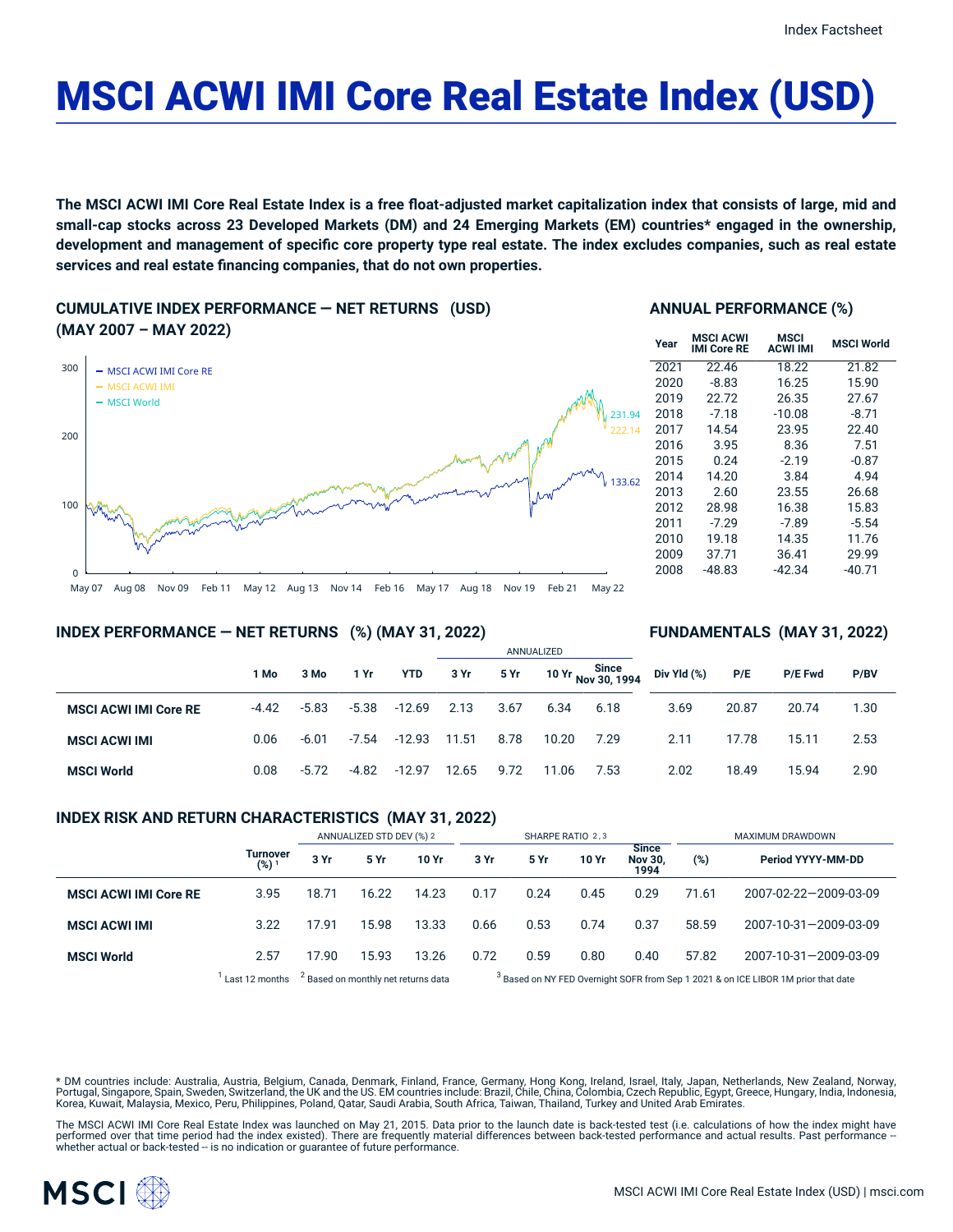#### **INDEX CHARACTERISTICS**

|                     | <b>MSCI ACWI IMI Core RE</b>  |  |
|---------------------|-------------------------------|--|
| Number of           | 596                           |  |
| <b>Constituents</b> |                               |  |
|                     | <b>Mkt Cap (USD Millions)</b> |  |
| <b>Index</b>        | 1.942.815.93                  |  |
| Largest             | 94.249.41                     |  |
| <b>Smallest</b>     | 18.04                         |  |
| Average             | 3.259.76                      |  |
| <b>Median</b>       | 1.171.73                      |  |
|                     |                               |  |

#### **TOP 10 CONSTITUENTS**

MAY 31, 2022 Index Factsheet

| <b>MSCI ACWI IMI Core RE</b>  |                           | <b>Country</b> | <b>Float Adi Mkt Cap</b><br><b>USD Billions)</b> | Index<br>Wt. (%) |
|-------------------------------|---------------------------|----------------|--------------------------------------------------|------------------|
| 596                           |                           |                |                                                  |                  |
| ents:                         | <b>PROLOGIS</b>           | US             | 94.25                                            | 4.85             |
| <b>Mkt Cap (USD Millions)</b> | <b>EOUINIX</b>            | US             | 61.87                                            | 3.18             |
| 1,942,815.93                  | <b>PUBLIC STORAGE</b>     | US             | 52.18                                            | 2.69             |
| 94.249.41                     | DIGITAL REALTY TRUST      | US             | 39.61                                            | 2.04             |
| 18.04                         | <b>WELLTOWER INC</b>      | US             | 38.78                                            | 2.00             |
|                               | <b>REALTY INCOME CORP</b> | US             | 38.60                                            | 1.99             |
| 3,259.76                      | SIMON PROPERTY GROUP      | US             | 37.68                                            | 1.94             |
| 1.171.73                      | AVALONBAY COMMUNITIES     | US             | 29.06                                            | 1.50             |
|                               | <b>VONOVIA</b>            | DE             | 28.02                                            | 1.44             |
|                               | <b>EOUITY RESIDENTIAL</b> | US             | 27.37                                            | 1.41             |
|                               | Total                     |                | 447.42                                           | 23.03            |

# **FACTORS - KEY EXPOSURES THAT DRIVE RISK AND RETURN MSCI FACTOR BOX**



## **SUB-INDUSTRY WEIGHTS**





**MSCI FaCS**

Neutral factor exposure (FaCS = 0) represents MSCI ACWI IMI.

# **COUNTRY WEIGHTS**